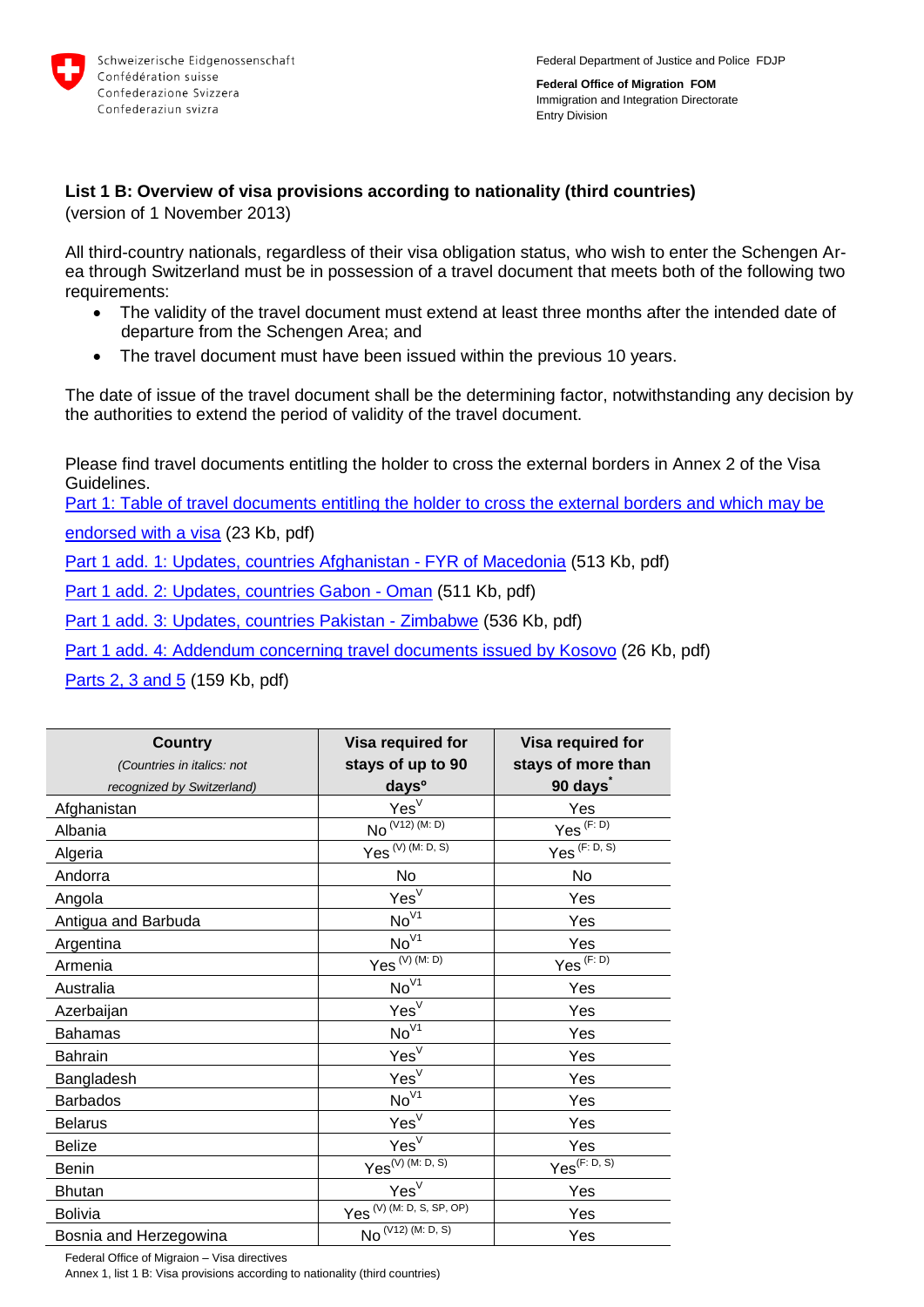| <b>Country</b>                     | Visa required for                        | Visa required for                |
|------------------------------------|------------------------------------------|----------------------------------|
| (Countries in italics: not         | stays of up to 90                        | stays of more than               |
| recognized by Switzerland)         | days <sup>o</sup>                        | 90 days                          |
| <b>Botswana</b>                    | Yes <sup>V</sup>                         | Yes                              |
| <b>Brazil</b>                      | $No^{\overline{V1}}$                     | Yes                              |
| <b>Brunei</b>                      | No                                       | No                               |
| <b>Burkina Faso</b>                | Yes <sup>V</sup>                         | Yes                              |
| <b>Burundi</b>                     | Yes <sup>V</sup>                         | Yes                              |
| Cambodia                           | Yes <sup>V</sup>                         | Yes                              |
| Cameroon                           | Yes <sup>V</sup>                         | Yes                              |
| Canada                             | $No\sqrt{1}$                             | Yes                              |
| Cape Verde                         | $Yes^{\vee}$                             | Yes                              |
| <b>Central African Republic</b>    | Yes <sup>V</sup>                         | Yes                              |
| Chad                               | Yes <sup>V</sup>                         | Yes                              |
| Chile                              | Yes <sup>V</sup>                         | Yes                              |
| China (People's Republic of China) | Yes <sup>V</sup>                         | Yes                              |
| also see Hong Kong und Macao       | Yes <sup>(V)</sup> (M: D, S, SP, OP)     |                                  |
| Colombia                           |                                          | Yes                              |
| Comoros                            | Yes <sup>V</sup>                         | Yes                              |
| Congo (Brazzaville)                | Yes <sup>V</sup>                         | Yes                              |
| Congo (Democratic Republic)        | Yes <sup>V</sup>                         | Yes                              |
| Costa Rica                         | $No\sqrt{1}$                             | Yes                              |
| Côte d'Ivoire                      | Yes <sup>V</sup>                         | Yes                              |
| Croatia                            | $No^{\sqrt{1}}$                          | $Yes^{\overline{(F: D, S, SP)}}$ |
| Cuba                               | $Yes^{(V) (M: D, S, SP)}$                | $Yes^{(F: D, S, SP)}$            |
| Djibouti                           | $Yes^{\overline{V}}$                     | Yes                              |
| Dominica                           | Yes <sup>V</sup>                         | Yes                              |
| Dominican Republic                 | $Yes^{(\overline{V})}$ (M: D, S, SP, OP) | Yes                              |
| Ecuador                            | Yes (V) (M: D, S, SP, OP)                | Yes                              |
| Egypt                              | $\mathsf{Yes}^\vee$                      | Yes                              |
| El Salvador                        | $No\sqrt{1}$                             | Yes                              |
| <b>Equatorial Guinea</b>           | Yes <sup>V</sup>                         | Yes                              |
| Eritrea                            | Yes <sup>V</sup>                         | Yes                              |
| Ethiopia                           | Yes <sup>V</sup>                         | Yes                              |
| Fiji                               | Yes <sup>V</sup>                         | Yes                              |
| Gabon                              | Yes <sup>V</sup>                         | Yes                              |
| Gambia                             | Yes <sup>V</sup>                         | Yes                              |
| Georgia                            | Yes <sup>V</sup>                         | Yes                              |
| Ghana                              | Yes <sup>V</sup>                         | Yes                              |
| Grenada                            | Yes <sup>V</sup>                         | Yes                              |
| Guatemala                          | $No\sqrt{1}$                             | Yes                              |
| Guinea                             | Yes <sup>V</sup>                         | Yes                              |
| Guinea-Bissau                      | Yes <sup>V</sup>                         | Yes                              |
| Guyana                             | Yes <sup>(V)</sup> (M: D, S)             | $Yes^{(F: D, S)}$                |
| Haiti                              | Yes <sup>V</sup>                         | Yes                              |
| Honduras                           | $No\sqrt{1}$                             | Yes                              |
| Hong Kong                          | $No\sqrt{1}$                             | Yes                              |
| India                              | Yes <sup>V</sup>                         | Yes                              |
| Indonesia                          | $Yes^{(V) (M: D, S)}$                    | Yes                              |
| Iran                               | Yes $^{(V)}$ (M. D)                      | $Yes^{(F:D)}$                    |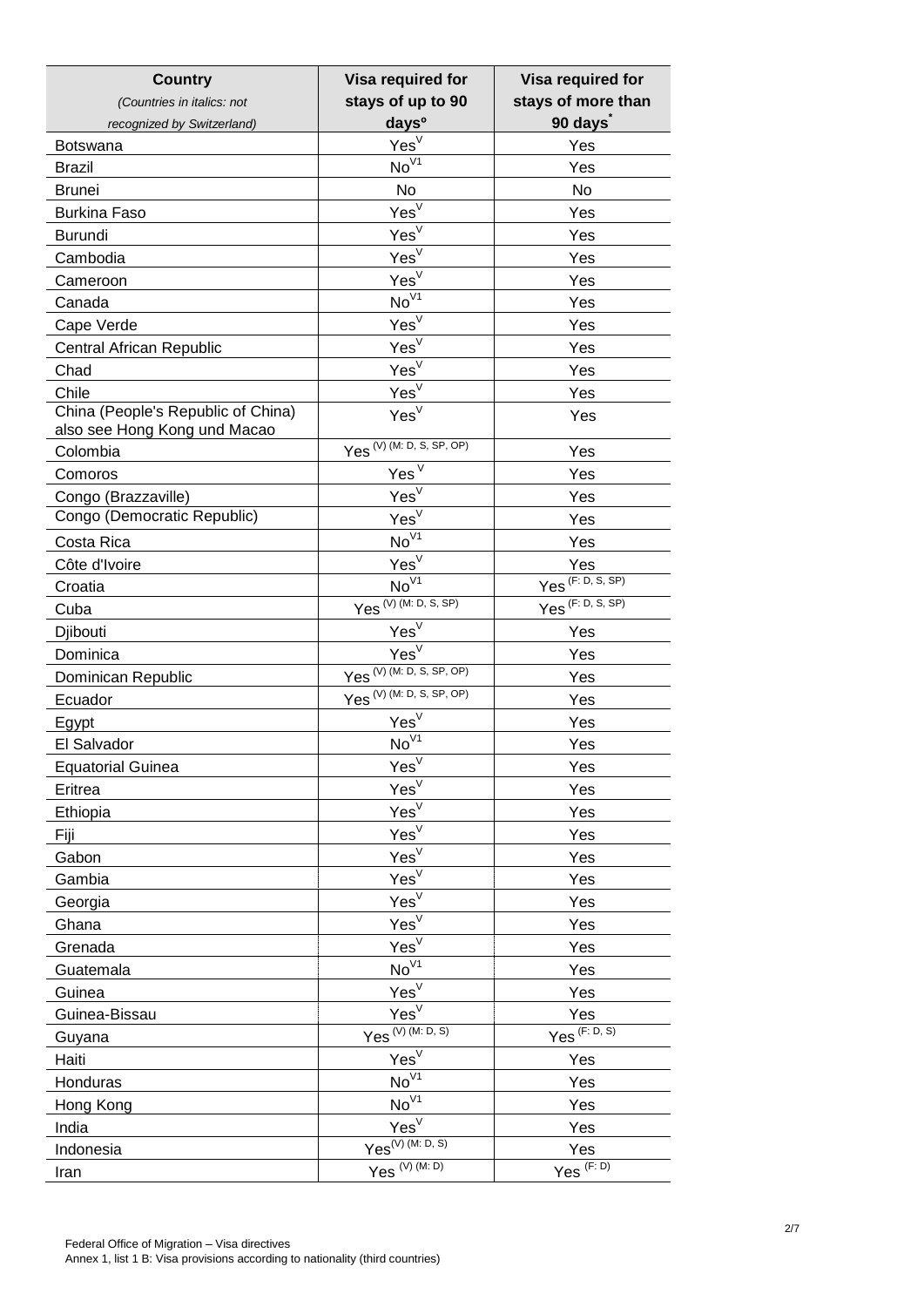| <b>Country</b>                         | Visa required for                                   | Visa required for                |
|----------------------------------------|-----------------------------------------------------|----------------------------------|
| (Countries in italics: not             | stays of up to 90                                   | stays of more than               |
| recognized by Switzerland)             | days <sup>o</sup>                                   | 90 days                          |
| Iraq                                   | Yes <sup>V</sup>                                    | Yes                              |
| Israel                                 | $No^{\sqrt{1}}$                                     | Yes                              |
| Jamaika                                | $Yes^{(\overline{V})}$ (M: D, S, OP)                | $Yes^{(F: D, S, OP)}$            |
| Japan                                  | No                                                  | No                               |
| Jordan                                 | Yes <sup>V</sup>                                    | Yes                              |
| Kazakhstan                             | Yes <sup>V</sup>                                    | Yes                              |
| Kenia                                  | Yes <sup>V</sup>                                    | Yes                              |
| Kiribati                               | Yes <sup>V</sup>                                    | Yes                              |
| Kosovo                                 | Yes <sup>V</sup>                                    | Yes                              |
| Kuwait                                 | Yes <sup>V</sup>                                    | Yes                              |
| Kyrgyzstan                             | Yes <sup>V</sup>                                    | Yes                              |
| Laos                                   | Yes <sup>V</sup>                                    | Yes                              |
| Lebanon                                | Yes <sup>V</sup>                                    | Yes                              |
| Lesotho                                | Yes <sup>V</sup>                                    | Yes                              |
| Liberia                                | Yes <sup>V</sup>                                    | Yes                              |
| Libya                                  | Yes <sup>V</sup>                                    | Yes                              |
| Macao                                  | $\overline{\text{No}}^{\sqrt{1}}$                   | Yes                              |
| Macedonia                              | $No^{(\sqrt{9}) (\sqrt{12}) (\sqrt{M} : D, S, SP)}$ | (F: D, S, SP)<br>Yes             |
| Madagascar                             | Yes <sup>V</sup>                                    | Yes                              |
| Malawi                                 | Yes <sup>V</sup>                                    | Yes                              |
| Malaysia                               | No                                                  | No                               |
| Maledives                              | Yes <sup>V</sup>                                    | Yes                              |
| Mali                                   | Yes <sup>V</sup>                                    | Yes                              |
| Marshall Islands                       | $Yes^{\overline{V}}$                                | Yes                              |
| Mauretania                             | Yes <sup>V</sup>                                    | Yes                              |
| <b>Mauritius</b>                       | $No^{\overline{V1}}$                                | (F: D, S)<br>Yes                 |
| Mexico                                 | $No\sqrt{1}$                                        | Yes                              |
| Micronesia (Trust Territory of Pacific | Yes <sup>V</sup>                                    | Yes                              |
| Islands)                               |                                                     |                                  |
| Moldova                                | $Yes^{(V)}$ (M: D, S)                               | Yes <sup>(F: D, S)</sup>         |
| Mongolia                               | Yes <sup>V</sup>                                    | Yes                              |
| Montenegro                             | $No\sqrt{12}$                                       | Yes                              |
| Morocco                                | $Yes(V)$ (M: D, S, SP, OP)                          | Yes                              |
| Mozambique                             | Yes <sup>V</sup>                                    | Yes                              |
| Myanmar (Burma)                        | Yes <sup>V</sup>                                    | Yes                              |
| Namibia                                | $Yes^{(V) (M: D, S, OP)}$                           | $Yes^{\overline{(F: D, S, OP)}}$ |
| Nauru                                  | Yes <sup>V</sup>                                    | Yes                              |
| Nepal                                  | Yes <sup>V</sup>                                    | Yes                              |
| New Zealand                            | No                                                  | No                               |
| Nicaragua                              | $No^{\sqrt{1}}$                                     | Yes                              |
| Niger                                  | Yes <sup>V</sup>                                    | Yes                              |
| Nigeria                                | Yes <sup>V</sup>                                    | Yes                              |
| Northern Mariana Islands               | No <sup>V15</sup>                                   | Yes                              |
| North Korea                            | Yes <sup>V</sup>                                    | Yes                              |
|                                        | (V) (M: D, S, SP)<br>Yes                            | Yes <sup>(F: D, S, SP)</sup>     |
| Oman<br>Pakistan                       | Yes <sup>V</sup>                                    | Yes                              |
| Palau                                  | $Yes^{(V) (M: D, S, OP)}$                           | $Yes^{(F: D, S, OP)}$            |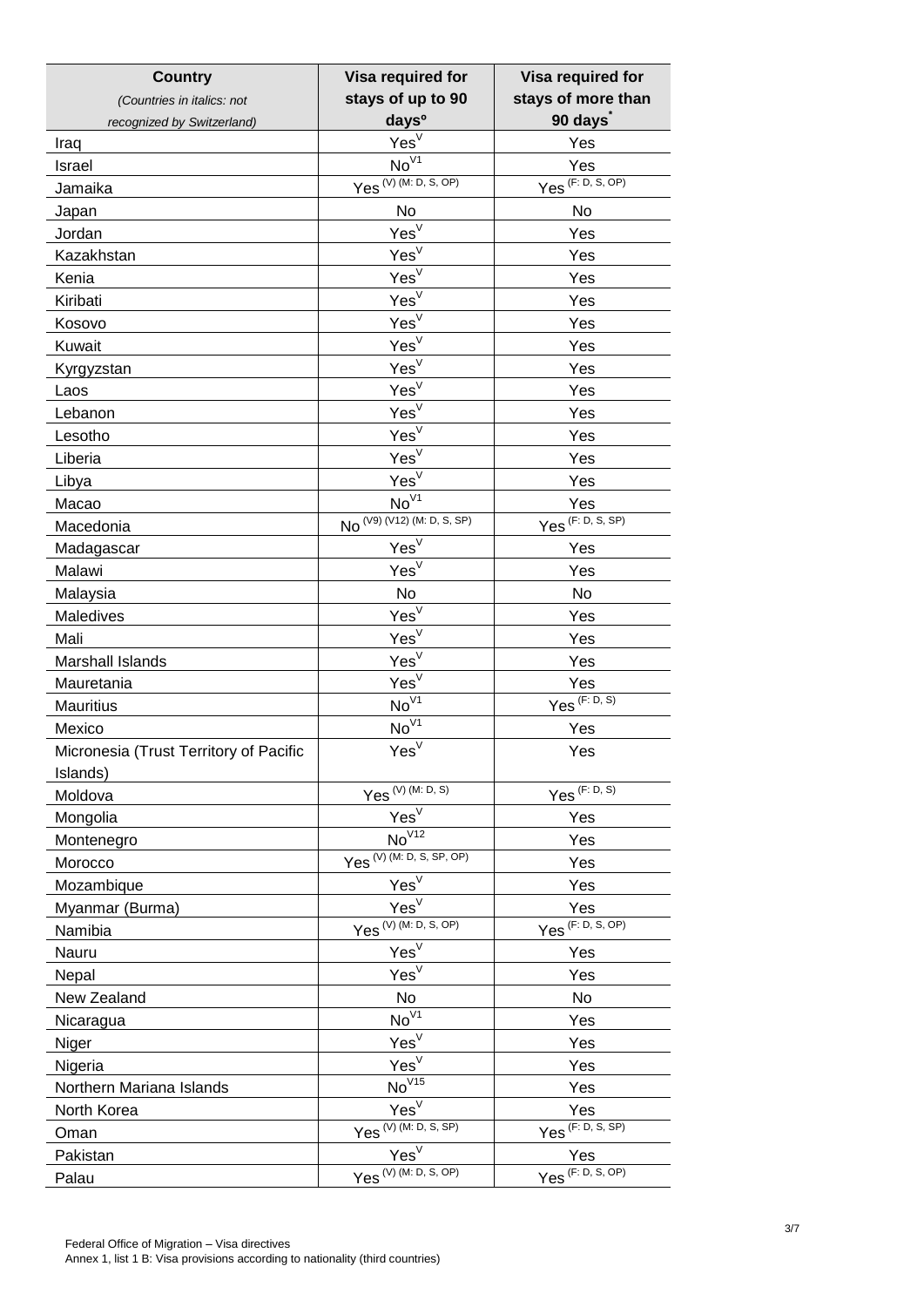| <b>Country</b>                      | Visa required for                       | Visa required for                   |
|-------------------------------------|-----------------------------------------|-------------------------------------|
| (Countries in italics: not          | stays of up to 90                       | stays of more than                  |
| recognized by Switzerland)          | days <sup>o</sup>                       | 90 days                             |
| Palestine                           | Yes <sup>V</sup>                        | Yes                                 |
| Panama                              | $No^{\sqrt{1}}$                         | Yes                                 |
| Papua New Guinea                    | Yes <sup>V</sup>                        | Yes                                 |
| Paraguay                            | $No^{\overline{V1}}$                    | Yes                                 |
| Peru                                | $Yes^{\overline{(V)}(M: D, S, SP, OP)}$ | Yes                                 |
| Philippines                         | $Yes^{(V) (M: D, OP)}$                  | $Yes^{(F: D, OP)}$                  |
| Qatar                               | Yes <sup>V</sup>                        | Yes                                 |
| Russia                              | $Yes^{(V)(M:D)}$                        | Yes                                 |
| Rwanda                              | Yes <sup>V</sup>                        | Yes                                 |
| Saint Kitts and Nevis               | $No^{\overline{V1}}$                    | Yes                                 |
| Saint Lucia                         | $Yes^{ (V) (M: D, S, OP) }$             | $Yes^{(F: D, S, OP)}$               |
| Saint Vincent and the<br>Grenadines | Yes <sup>V</sup>                        | Yes                                 |
| Salomon Islands                     | Yes <sup>V</sup>                        | Yes                                 |
| Samoa (West)                        | Yes <sup>V</sup>                        | Yes                                 |
| San Marino                          | No                                      | No                                  |
| Sao Tomé and Principe               | $Yes^{\overline{V}}$                    | Yes                                 |
| Saudi Arabia                        | Yes <sup>V</sup>                        | Yes                                 |
| Senegal                             | Yes <sup>V</sup>                        | Yes                                 |
| Serbia                              | $NO^{(V13) (M: D, S)}$                  | Yes                                 |
| Seychelles                          | $No^{\sqrt{1}}$                         | Yes                                 |
| Sierra Leone                        | Yes <sup>V</sup>                        | Yes                                 |
| Singapore                           | <b>No</b>                               | No                                  |
| Somalia                             | $Yes^{\overline{V}}$                    | Yes                                 |
| South Africa                        | $Yes^{(V) (M. D, S)}$                   | $Yes^{(F: D, S)}$                   |
| South Korea                         | $No\sqrt{1}$                            | Yes                                 |
| Sri Lanka                           | Yes <sup>V</sup>                        | Yes                                 |
| Sudan                               | Yes <sup>V</sup>                        | Yes                                 |
| South Sudan                         | $YesV$                                  | Yes                                 |
| Surinam                             | Yes <sup>V</sup>                        | Yes                                 |
| Swaziland                           | Yes <sup>V</sup>                        | Yes                                 |
| Syria                               | Yes <sup>V</sup>                        | Yes                                 |
| Tadjikistan                         | Yes <sup>V</sup>                        | Yes                                 |
| Taiwan                              | No <sup>V14</sup>                       | Yes                                 |
| Tansania                            | Yes <sup>V</sup>                        | Yes                                 |
| Thailand                            | $Yes^{(V) (M: D, S, SP, OP)}$           | $Yes^{\frac{1}{(F: D, S, SP, OP)}}$ |
| Timor-Leste                         | Yes <sup>V</sup>                        | Yes                                 |
| Togo                                | Yes <sup>V</sup>                        | Yes                                 |
| Tonga                               | Yes <sup>V</sup>                        | Yes                                 |
| <b>Trinidad and Tobago</b>          | $(V)$ (M: D, S, OP)<br>Yes              | (F: D, S, OP)<br>Yes                |
| Tunesia                             | Yes <sup>(V)</sup> (M: D, S, SP, OP)    | Yes                                 |
| Turkey                              | Yes (V) (V9) (V10) (M: D, S, SP)        | $Yes^{\overline{(F: D, S, SP)}}$    |
| Turkmenistan                        | Yes <sup>V</sup>                        | Yes                                 |
| Tuvalu                              | Yes <sup>V</sup>                        | Yes                                 |
| Uganda                              | Yes <sup>V</sup>                        | Yes                                 |
| Ukraine                             | $Yes^{(V) (M. D, S)}$                   | Yes <sup>(F: D, S, SP)</sup>        |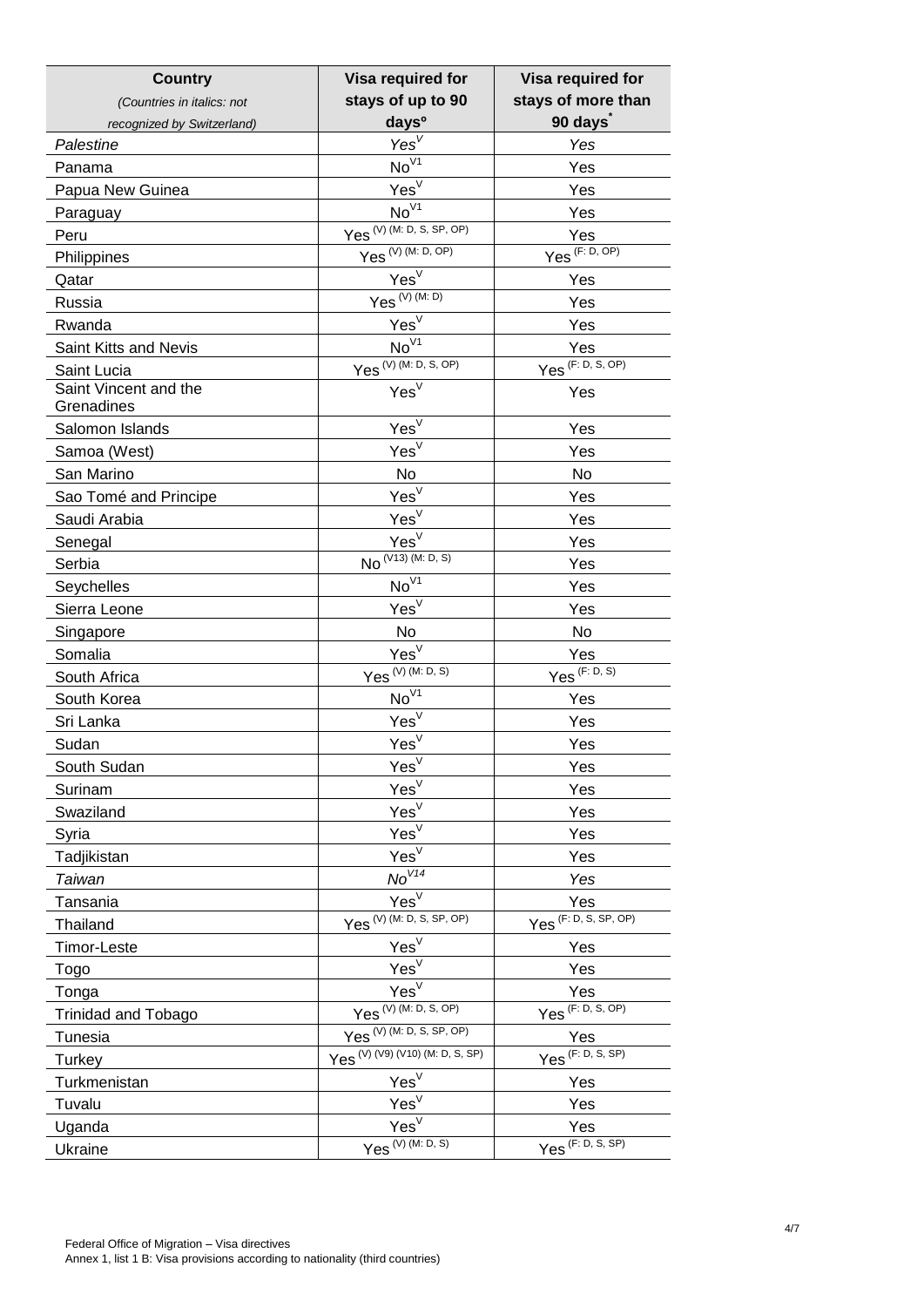| Country<br>(Countries in italics: not recognized by Swit-<br>zerland)                                 | Visa required for<br>stays of up to 90<br>days <sup>o</sup> | Visa required for<br>stays of more than<br>90 days |
|-------------------------------------------------------------------------------------------------------|-------------------------------------------------------------|----------------------------------------------------|
| United Arab Emirates (Abu Dhabi,<br>Ajman, Dubai, Fujairah, Ras-al<br>Khaimah, Sarjah, Umm al-Quwain) | $Yes^{(V) (M: D, S, \overline{SP})}$                        | Yes <sup>(F: D, S, SP)</sup>                       |
| United States of America                                                                              | No <sup>V1</sup>                                            | Yes                                                |
| Uruguay                                                                                               | No <sup>V1</sup>                                            | Yes                                                |
| Usbekistan                                                                                            | Yes <sup>V</sup>                                            | Yes                                                |
| Vanuatu (New Hebrides)                                                                                | Yes <sup>V</sup>                                            | Yes                                                |
| Vatican City                                                                                          | No.                                                         | No.                                                |
| Venezuela                                                                                             | No <sup>V1</sup>                                            | Yes <sup>(F: D; S)</sup>                           |
| Vietnam                                                                                               | $Yes^{(V) (M^*: D)}$                                        | $Yes^{(F:D)}$                                      |
| Yemen                                                                                                 | Yes <sup>V</sup>                                            | Yes                                                |
| Zambia                                                                                                | Yes <sup>V</sup>                                            | Yes                                                |
| Zimbabwe                                                                                              | Yes <sup>V</sup>                                            | Yes                                                |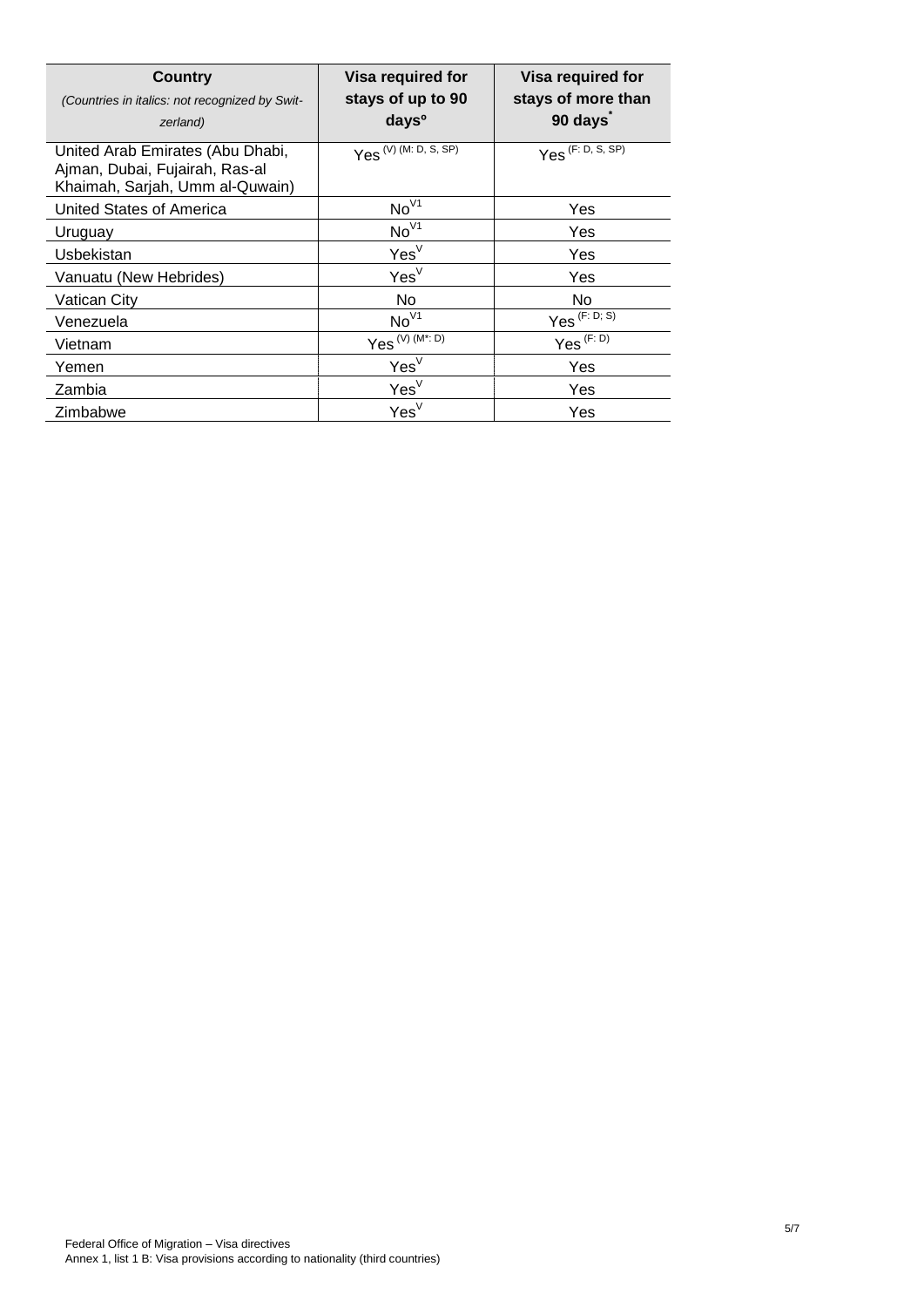## **List of visa requirements**

| $\pmb{\mathsf{V}}$ | Third state members in possession of both a valid residence permit issued by a Schengen member state and        |
|--------------------|-----------------------------------------------------------------------------------------------------------------|
|                    | a recognized travel document are exempt from visa requirements.                                                 |
| V <sub>1</sub>     | Obligation to hold a visa with regard to exercising gainful occupation:                                         |
|                    | - in the primary or secondary construction industry and civil engineering, catering and hotel services,         |
|                    | industrial and private cleaners, surveillance and security services, and erotic services.                       |
|                    | - gainful occupation of any another kind, if such occupation exceeds 8 days within a calendar year.             |
|                    | Exemption to hold a visa with regard to exercising gainful occupation:                                          |
|                    | - Holders of a valid residence permit issued by a Schengen member state, provided they also hold a recog-       |
|                    | nized travel document.                                                                                          |
| V <sub>9</sub>     | Under the European Agreement of December 16, 1961, young persons in possession of a collective passport         |
|                    | are exempt from the obligation to hold a visa.                                                                  |
| V10                | Turkish pupils attending a German institute of learning on school trips are exempt from the obligation of hold- |
|                    | ing a visa, providing due authorization by the principal.                                                       |
| V <sub>11</sub>    | Holders of a valid diplomatic passport are exempt from the obligation to hold a visa if they travel to Switzer- |
|                    | land on an official mission.                                                                                    |
| V <sub>12</sub>    | The visa requirement exemption applies only to holders of biometric passports.                                  |
|                    | Obligation to hold a visa:                                                                                      |
|                    | - with regard to exercising gainful occupation (even if the occupation does not exceed 8 days within a calen-   |
|                    | dar year)                                                                                                       |
| V13                | The visa requirement exemption applies only to holders of biometric passports.                                  |
|                    | Obligation to hold a visa:                                                                                      |
|                    | - for holders of a biometric or non-biometric Serbian passport issued by the Coordination Directorate (in Ser-  |
|                    | bian: Koordinaciona uprava) $(\rightarrow V)$                                                                   |
|                    | - with regard to exercising gainful occupation (even if the occupation does not exceed 8 days within a calen-   |
|                    | dar year)                                                                                                       |
| V <sub>14</sub>    | Obligation to hold a visa:                                                                                      |
|                    | - for holders of a valid passport which does not include an identity card number $(\rightarrow V)$              |
|                    | - with regard to exercising gainful occupation (even if the occupation does not exceed 8 days within a calen-   |
|                    | dar year)                                                                                                       |
| V15                | Obligation to hold a visa:                                                                                      |
|                    | - with regard to exercising gainful occupation (even if the occupation does not exceed 8 days within a calen-   |
|                    | dar year)                                                                                                       |
|                    |                                                                                                                 |

## **List of visa requirements for holders of a diplomatic, service, special, or an official passport**

| M: D               | Holders of a <b>diplomatic passport</b> are exempt from visa requirements if they wish to enter into<br>Switzerland: |
|--------------------|----------------------------------------------------------------------------------------------------------------------|
|                    | on an official mission or for other travel purposes without exercising a gainful occupation.                         |
| M: D, S            | Holders of a diplomatic or service passport are exempt from visa requirements if they wish to                        |
|                    | enter into Switzerland:                                                                                              |
|                    | on an official mission or for other travel purposes without exercising a gainful occupation.                         |
| <b>M: D, S, SP</b> | Holders of a diplomatic, service or special passport are exempt from visa requirements if they                       |
|                    | wish to enter into Switzerland:                                                                                      |
|                    | on an official mission or for other travel purposes without exercising a gainful occupation.                         |
| <b>M: D, S, OP</b> | Holders of a diplomatic, service or an official passport are exempt from visa requirements if                        |
|                    | they wish to enter into Switzerland:                                                                                 |
|                    | on an official mission or for other travel purposes without exercising a gainful occupation.                         |